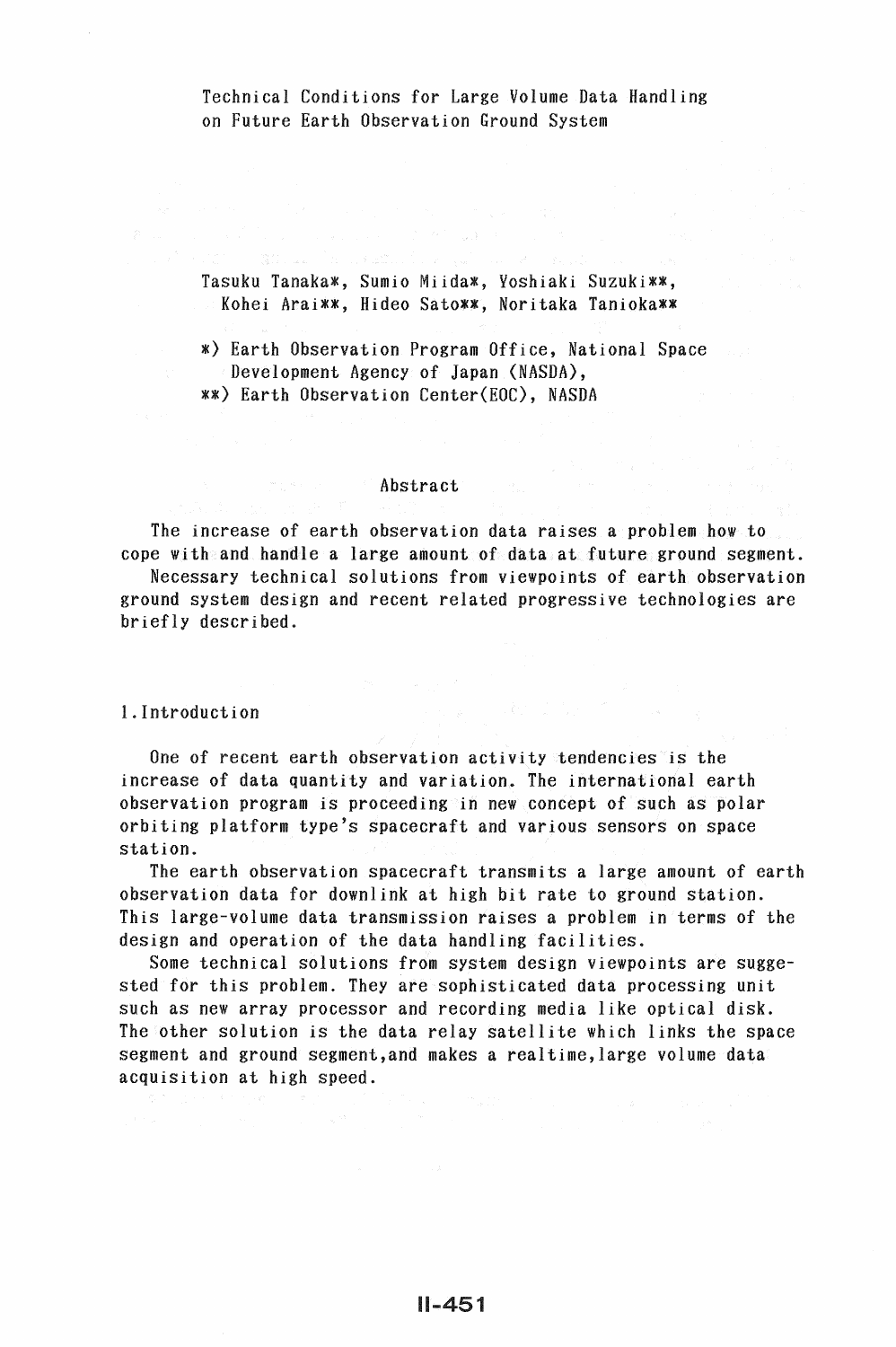2.Large volume data stream from spacecraft

The data transmission rate (bps: bit per second) of spacecraft indicates the characteristics of data stream and quantity. Recently planned typical earth observation satellites tend to adopt much higher data rate. For instance of Japan's Earth Resources Satellite-1 (JERS-1) which is scheduled to be launched in 1992, the data rate of its SAR image data is SO Mbps(30Mbps\*2ch) using X-band (8Ghz) downlink.

The Advanced Earth Obserbing Satellite (ADEOS) which is scheduled to be launched in 1993 has BOMbps data rate for two channel of X-band(8GHz:50MHz bandwidth) downlink. This capability can be applied to mission data transmission (core sensors,OCTS and AVNIR data or AO sensor data).

In addition ADEOS can access,at 120 Mbps data rate,the Data Relay and Tracking Satellite (DRTS) which are scheduled to be launched in 1994 and 1996 respectively.

For the International Polar Platform (IPOP) program,the polar platform is planned to be launched in 1995-1997,which has 300Mbps data transmission rate.

Obviously, those spacecrafts show the tendency of increasing data rate.(Ref.[1])



TACC:Tracking and Control Center, GPS:Global Positioning System TACS:Tracking and Control Station,DTL:Data Transmi.for Local users

Fig-1: Radio link on ADEOS system

 $11 - 452$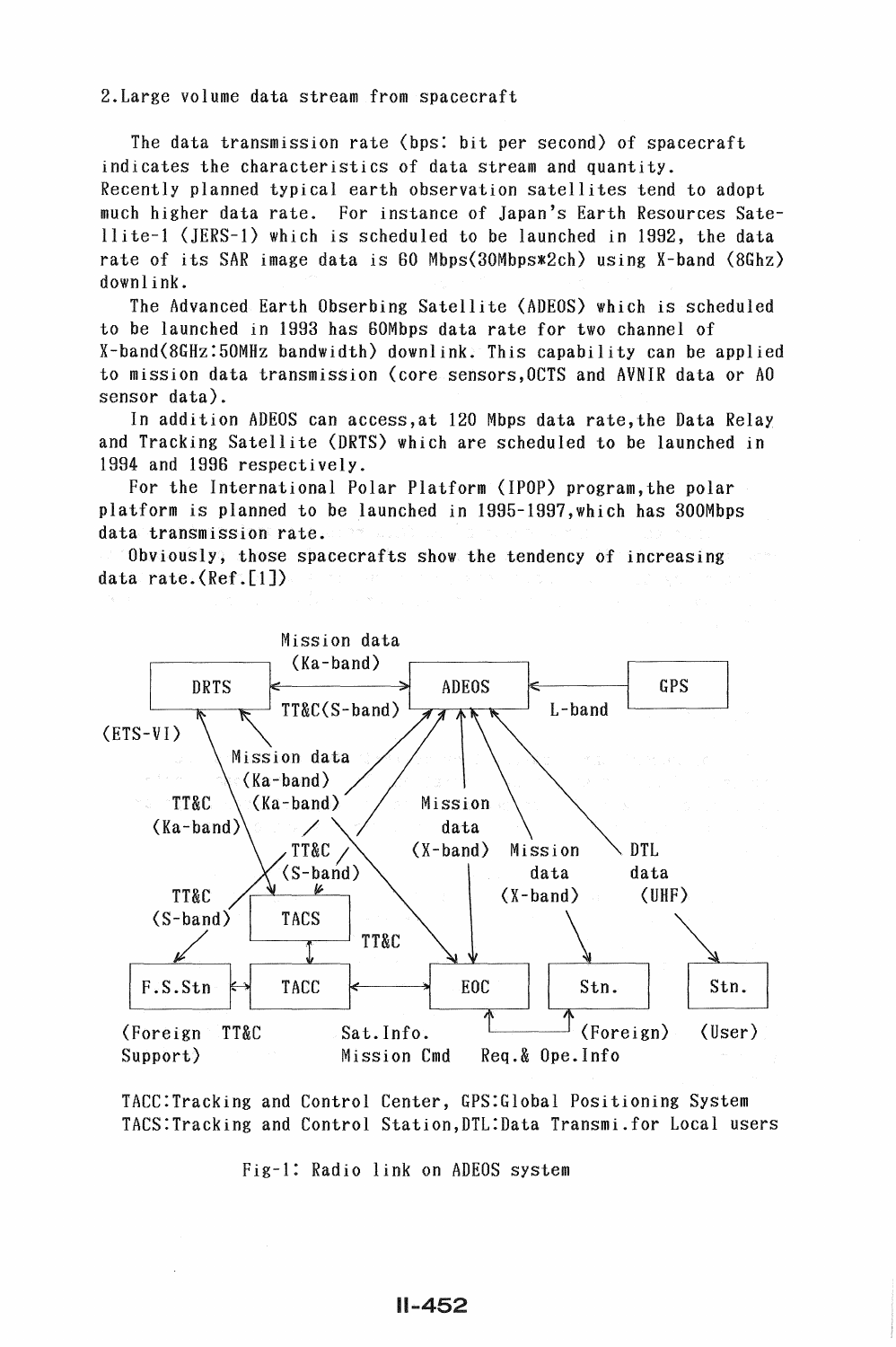# Table-1 Technical Solutions for Large Volume Data handling for ground system (Large Volume of Data)

| Required factors | Required technologies                                                                                                                                                                           | Remarks                                                                                                                                                                               |  |
|------------------|-------------------------------------------------------------------------------------------------------------------------------------------------------------------------------------------------|---------------------------------------------------------------------------------------------------------------------------------------------------------------------------------------|--|
| * Large capacity | *Data transmission<br>(Wideband receiver/<br>High frequency)<br>*New recording media<br>(Large volume data<br>recording)                                                                        | *Data relay satellite<br>(DRTS) to ground seg.<br>(Large volume data)<br>*Optical disk(CD-ROM,<br>CD-WORM), DAT, Optical<br>tape, HDDT etc.<br><i><b>*Standardization</b></i>         |  |
|                  | *Memory capacity of<br>image processor<br>*Memory capacity of<br>Dinamic RAM<br>*Data archiving                                                                                                 | $*32MB(exist.), 128MB(Po)$<br>-ssibility for SAR)<br>NDRAM: 4Mbit(cxist.),<br>16Mbit(few yrs later)<br>*Depends on data rec-<br>ording media                                          |  |
| * High Speed     | *Data transmission<br>$\text{(\textit{Real-time transmit.})}$<br>*Data recording<br>*Data processing<br>(Computing speed/Pro<br>$cessing$ ability)<br>*Product producing<br>(Data distribution) | *Data relay satellite<br>(DRTS) to ground seg.<br>*Bit synchronizer,<br>*Super computer.<br>(2GFLOPS/exist.10GFL-<br>0PS/proposal forSAR)<br>*System configuration.<br>Resampling.etc |  |
| *High Density    | *New recording medium<br>(High density digital<br>recording)<br>*IC memory tip<br><i><b>*Data</b></i> compression<br>(Band compression)                                                         | *Ditto( with"Large ca-<br>$\text{parity}$ ")<br>*Standardization,<br>$*4x10$ <sup>6</sup> transisters:<br>(0.8micron/Design ru-<br>$\vert$ le $\rangle$<br>*Minimum digital bits      |  |
| Relative Items   | (Refer to Table-2)                                                                                                                                                                              |                                                                                                                                                                                       |  |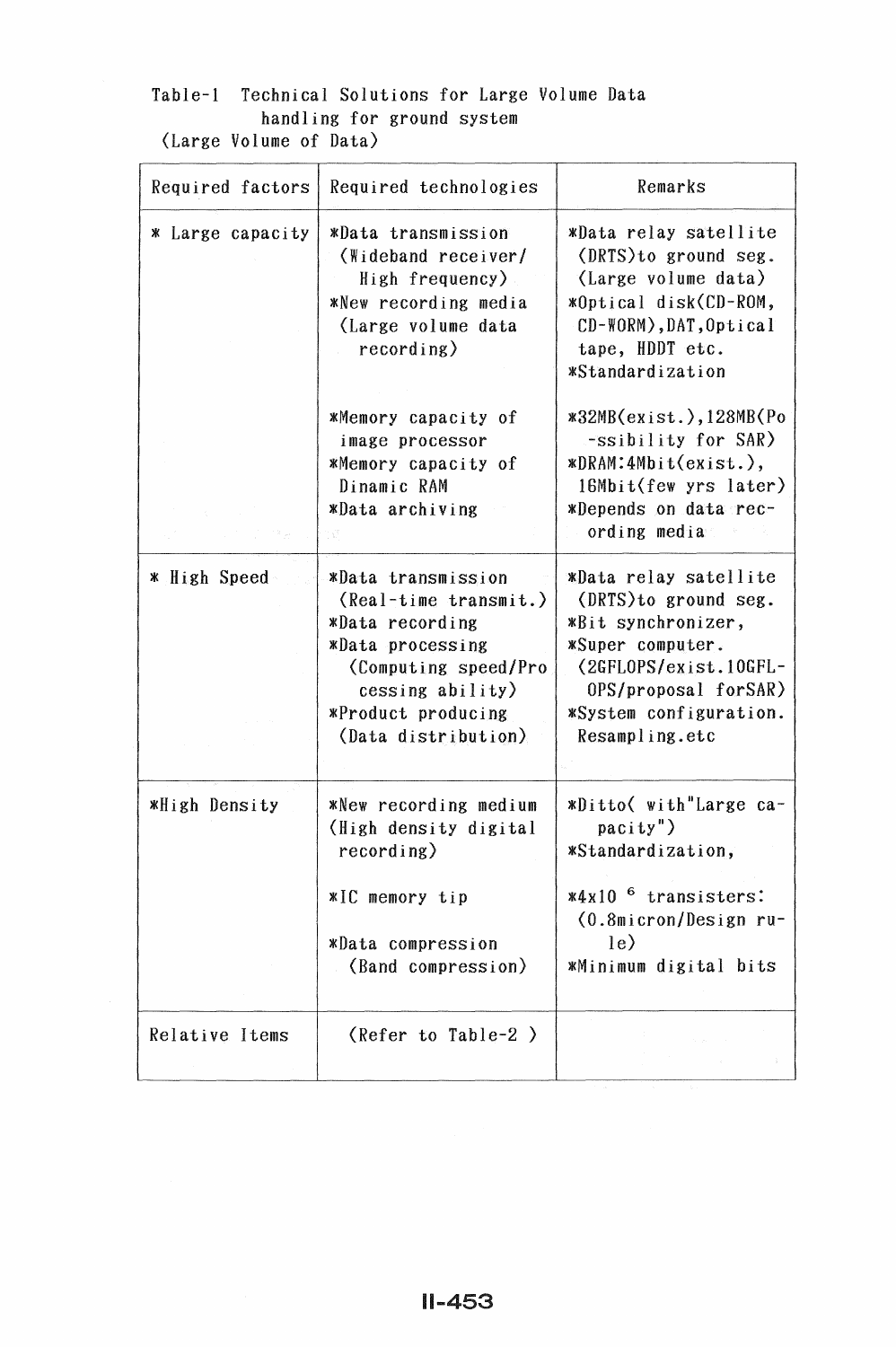| Relative Items                          | Required technologies                       | Remarks                                                   |  |
|-----------------------------------------|---------------------------------------------|-----------------------------------------------------------|--|
| <b>*Multiplisity</b><br>of Data         | *New sensor data Pro-<br>cessing method.    | *New type sensors                                         |  |
|                                         | *Standardization,                           | *Absolute calibration                                     |  |
|                                         | Sensor parameters                           | method,<br>WRS etc.                                       |  |
| <i><b>*Realtime</b></i><br>Transmission | *Data network                               | $*I/F$ with SODS $(*2)$<br>NOTA port, TIROS net.          |  |
|                                         | *Direct broadcast<br>*Quicklook image data  | *VHF/UHF, High vision,<br>*Optical disk(Juke box          |  |
|                                         | base,                                       | type)                                                     |  |
|                                         | *On-line data retrie-                       | <i><b>*Large capacity memory</b></i>                      |  |
|                                         | val,                                        | for commercial line,                                      |  |
| <b>*Automatic</b>                       |                                             |                                                           |  |
| - 8<br>Self control                     | *Local Area Network<br>$\langle$ (LAN)      | * Quicklook data and<br>processed data tra-<br>nsmission, |  |
|                                         | *Automatic operation<br>on computer system. | *Operator's busy task<br>reduction,                       |  |
| *Plural satelli-                        | *Automatic control for                      | *Automatic evaluation                                     |  |
| te on receiv-                           | mission scheduling,                         | for prelim.data,                                          |  |
| ing.                                    |                                             | (Cloud cover rate, etc)                                   |  |
|                                         | <i><b>*Telescience</b></i>                  | *Simultaneous operat-                                     |  |
|                                         | *Artificial Intellige-                      | ion of plural satell-                                     |  |
|                                         | nce                                         | ite.                                                      |  |
|                                         |                                             | *Mission command sche-<br>duling.                         |  |
|                                         |                                             |                                                           |  |

## Table-2: Relative Items on Future Ground System for  $EOS(x1)$

(\*l)Earth Observation Satellite (\*2)SODS:Space Operations Data System



Fig-2. Concept of Local Area Network (LAN)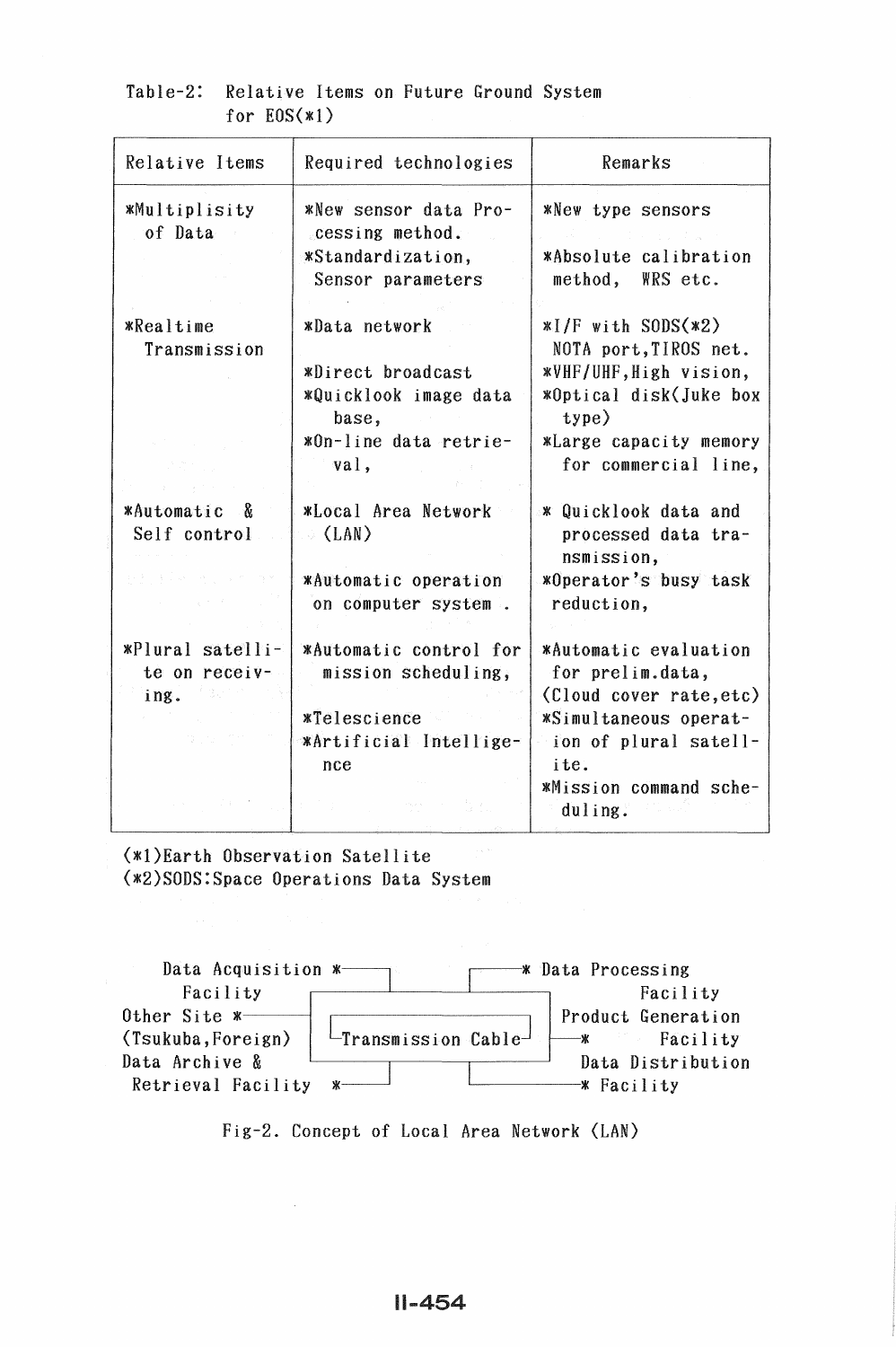3.Factors for technical solutions

The technical solutions are required for this problem in designing future earth observation ground systems. Required are the following three main factors as initiative concepts,shown in Table-1.

- \* Large capacity
- \* High speed
- \* High density

These factors should be examined for the large capacity,high density and compact recording media, and large capacity memory device in computer system and high speed image processor. Also they have overlap functions and correlations.

The other items for system design of ground segment are shown on Table-2. Based on these main factors and relative items the following required technologies should be reviewed for this problem.

### (1) Realtime data acquisition

High rate data stream from spacecraft is acquired by the receiving subsystem with parabolic antenna and recording subsystem. These co-coupled work subsystems are necessary to quickly acquire the realtime data in case of the data relay satellite in terms of global acquisition. Required technologies include wideband receiver in high frequency and bit synchronizer in realtime recorder. This bit synchronizer in recording subsystem is required to synchronize quickly with bit pattern on spacecraft's high rate data stream.

### (2) New recording media

Actual data recording media are represented by High Density Digital magnetic Tape (HDDT), Computer Compatible magnetic Tape{CCT) and photograph. HDDT is used for realtime recording of high rate data stream from spacecraft. CCT is used for processed data recording. CCT products are distributed to reseachers and engineers to analyze the data at present. However, according to recent technical innovation, CCT is no longer an appropriate media in future because of bulkiness and smaller capacity.

New recording media is expected to have much larger capacity and high density in a smaller archiving space. There are two kinds of media, disks and tapes for this purpose. These are the optical disk (including CD-ROM,CD-WORM), Digital Audio Tape{DAT) and optical tape.

For the present, the optical media is a spotlighted solution for future large capacity recording. Recently the optical disk is prevail ing as a popular media in the name of compact disk. The capacity of optical disk is about 400 Mbyte/oneside(5.25 inch ),while the CCT has 40 Mbyte/2400 feet(9track). The optical disk thus has merits of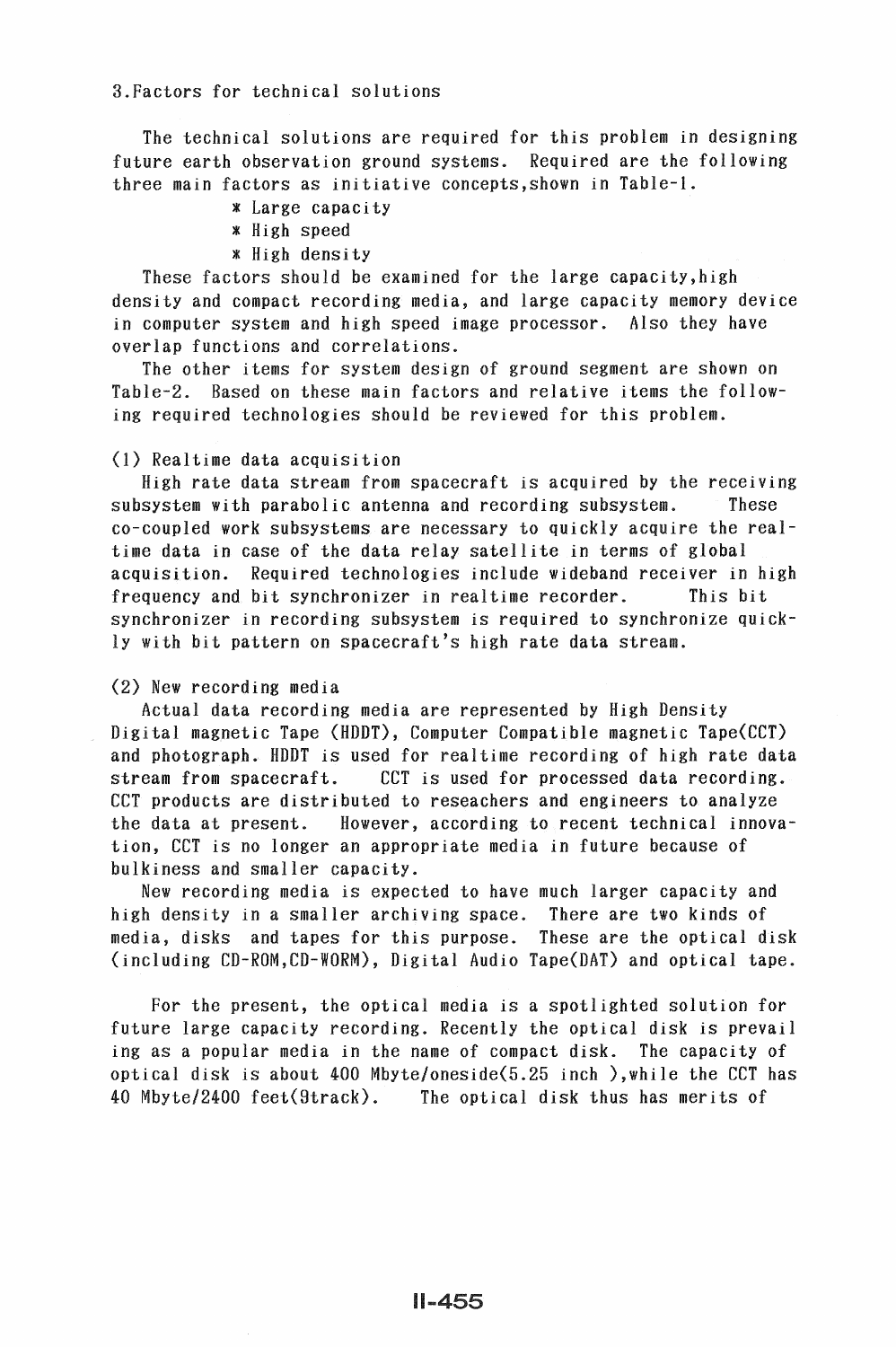capacity and compactness compared with CCT. But current optical disk can record only one time. Capability of its plural recording (write/erase) is now being developed.[2][4] The Earth Observation Center (EOC/NASDA) is tentatively using the optical disk for recording subsystem of MOS-1 quicklook data.

Although optical tape has a very large capacity (!TeraByte), its data transmission speed is smaller than any other new media. Optical tape is useful for long term archiving. This medium is tentatively in use in CCRS (Canada).

High Density Digital magnetic Tape (HDDT) is still usable for realtime data recording in future with its large capacity for non distribution product.

| Media                    | Capacity                        | Density                          | $Comparet-$<br>ness              | Remarks /<br>Preservation                            |
|--------------------------|---------------------------------|----------------------------------|----------------------------------|------------------------------------------------------|
| $(1)$ CCT<br>(2)<br>HDDT | 40 Mbyte<br>(x1)<br>Gbyte<br>1  | $1.6$ kbit/<br>inch<br>33kbit/in | *not com-<br>pact<br>*not com-   | *Refresh.every<br>$2-3$ yrs<br><i>w</i> for realtime |
| $(3)$ Optical<br>disk    | (x2)<br>400Mbyte<br>(one side)  | $-ch$                            | pact<br><b>*compact</b>          | recording<br>$*5.25$ inch $(*3)$ ,<br>onetime write  |
|                          | 1.3Gbyte<br>$\langle$ one side) |                                  | <i><b>xnearly</b></i><br>compact | $*12$ inch $(*4)$ ,<br>onetime write                 |
| $(4)$ Optical<br>tape    | 1 Tbyte<br>$(*5)$               |                                  |                                  | *better for<br>longterm archy                        |
| $(5)$ DAT                | 1.4GByte                        |                                  | ж<br>very<br>compact             | <i><b>*Rewinding</b></i><br>time.                    |

Table-3: Data recording media

(\*1):2400ft/9trk, (\*3):standardized, (\*5):Data rate(no fast) (\*2):9200ft/28trk,(\*4):non standardized,

(3) High speed computer system and image processor

Higher computing speed is required to process the large volume image data. Existing multi-purpose computer has the maximum computing speed of approximately 20 MFLOPS (Million Floating-point Operations Per Second). Recent super computer has a capability of 2 GFLOPS (Giga FLOPS).[3] Near future capability of super computer is planned to have 10 GFLOPS.[4]

The processing speed can be increased by improving system through -put such as system configulation and resampling technology.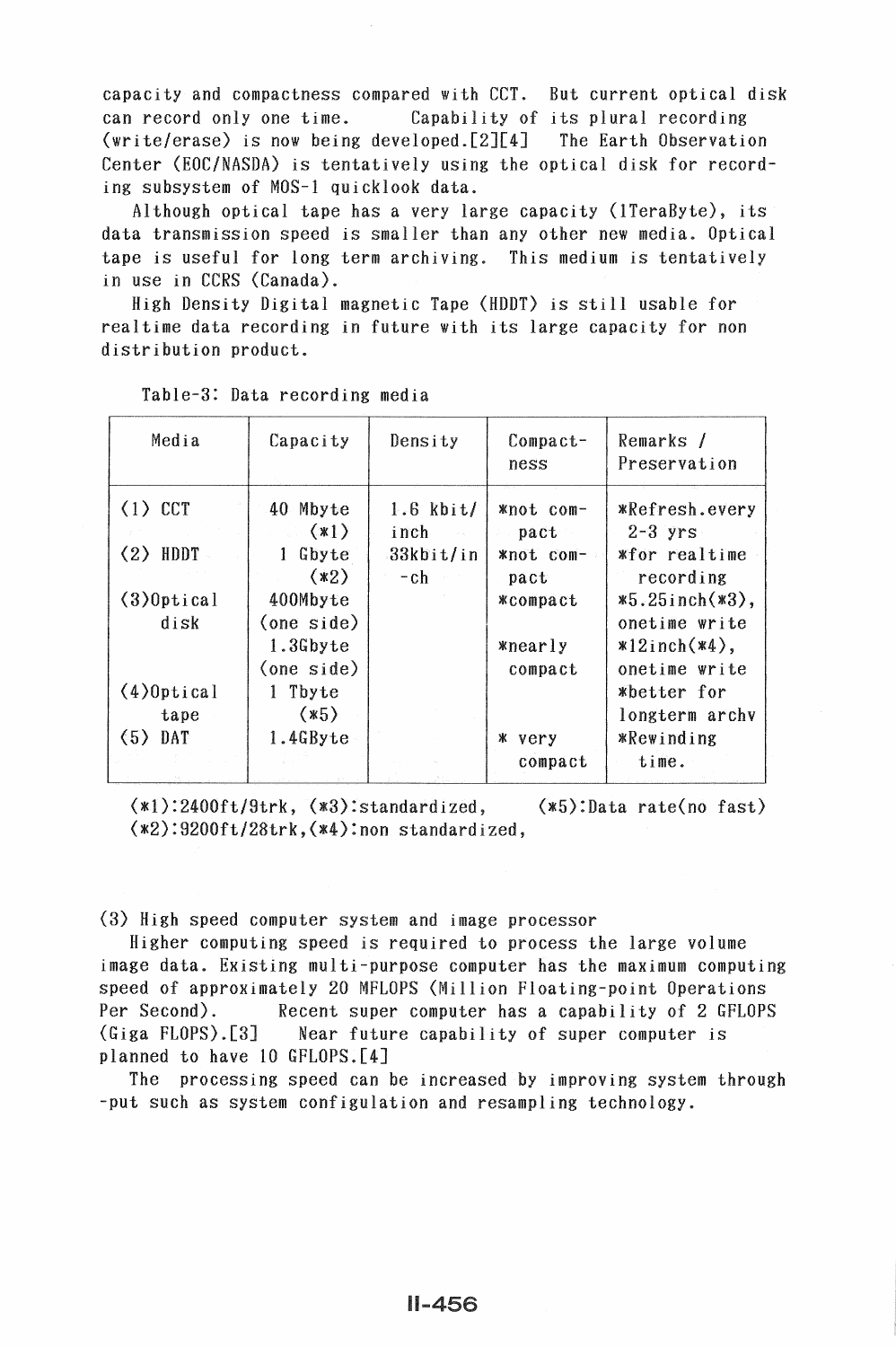

Fig-3: Trend of IC memory capacity and density (DRAM),[4]

Large volume data processing subsystem should have an appropriate configuration. Entire large volume of image data cannot be stored in the internal memory. Accordingly the image data should be stored in the external memory unit temporarily and be processed successively.

The fundamental point is to make configuration that a high speed internal memory function should be set at central position.[5] Computer,image processor,external large volume memory units and input-output(I/0) units should be set around high speed internal memory.